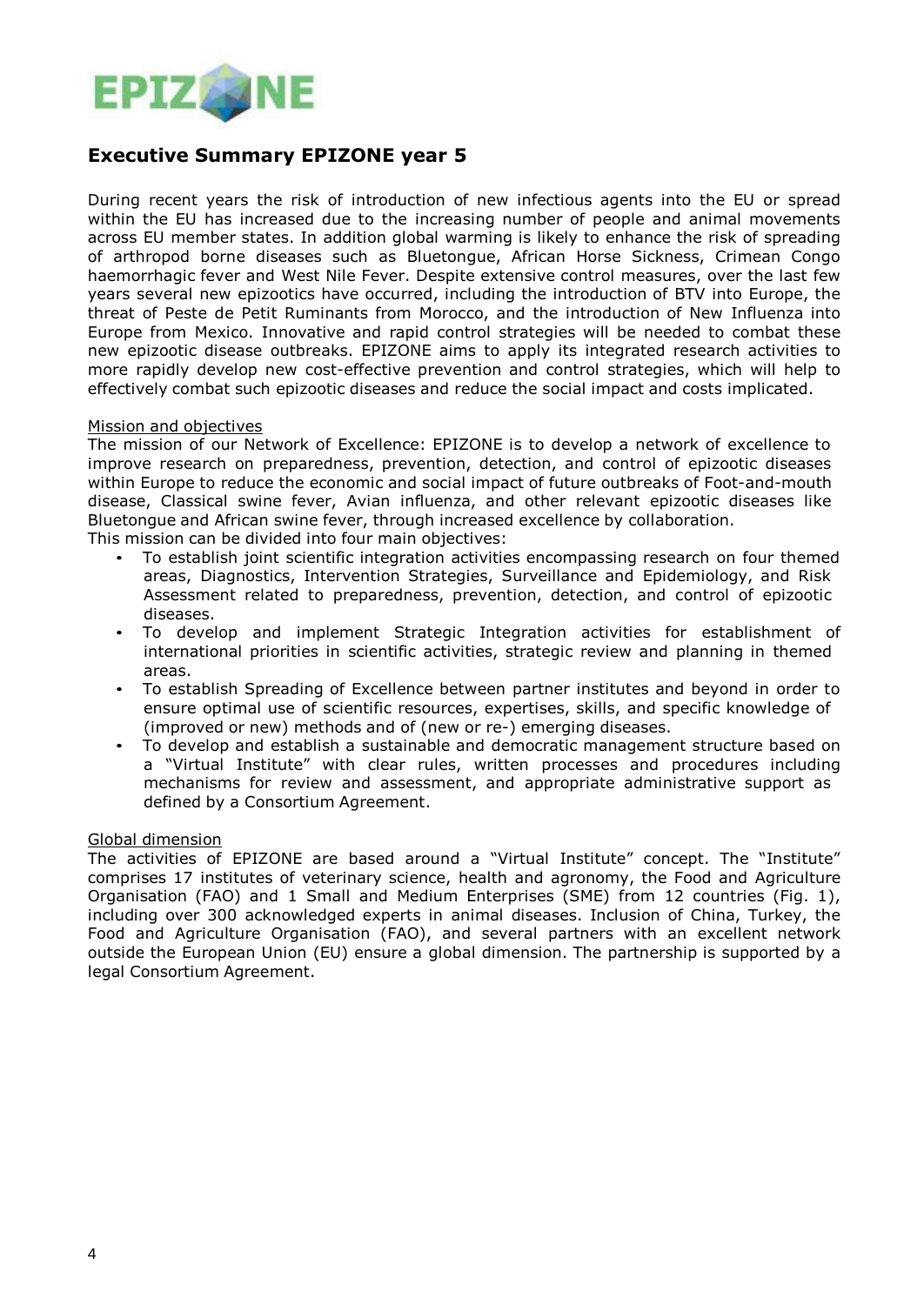

Figure 1 Involved contractors and coordinator contact details

## Organisational structure

The organisational structure of EPIZONE (Fig. 2) comprises a matrix design of joint activities in non-scientific themes 1, 2, and 3, and in scientific themes 4, 5, 6, and 7. Each theme contains a number of work packages and is led by a theme leader assisted by a deputy theme leader, all members of the Executive Committee. The work packages within each theme are led by a work package leader. Additionally, the internal call projects running one year are placed under a corresponding theme. They are led by an internal call leader.

Governance is placed under a Coordinating Forum comprising representatives of all EPIZONE partners. They are supported by the administration bureau, responsible for both the administrative and financial obligations and the Management Advisory Board, five democratically elected representatives at director level from all partners. Scientific advice to network activities is provided by an External Advisory Panel comprising five international senior external scientists, including a representative of the OIE (World Organisation for Animal Health).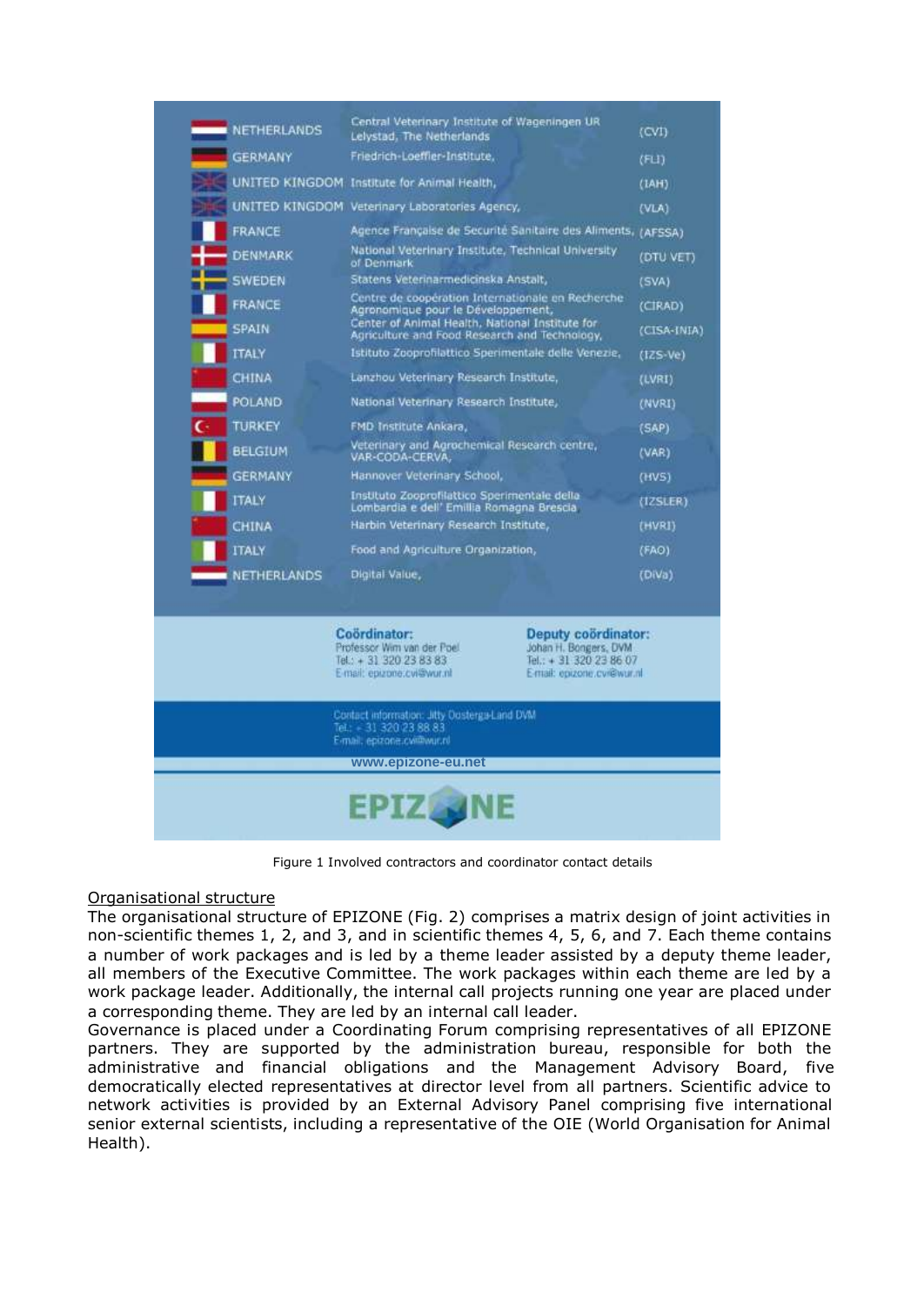

Figure 2 Organisational structure of EPIZONE

Within Theme 1 "Structure and Management", WP1.1, "Virtual Institute", focus has been on the development and implementation of structured administrative and financial management of the network; and WP1.2 included communication. In the final EU funded period of the network, a closure meeting was organised to agree on all arrangements for finalising all tasks in line with full expenditure of the financial budgets. An extension to the project without additional budget had been requested for the latter purpose. In case partners were unable to pay for travel costs of their own budgets this was financed by WP 1.1. The meeting first focussed on the discussion about finalising remaining tasks using unspent budgets in the final 16 months of the network. In addition the new EPIZONE structure after the ending of the EU funded period was discussed. In the extension period EPIZONE joint funds (WP1.1) were used to partly finance a follow up meeting of the formaldehyde workshop, which was held in January 2012. Meetings of EPIZONE WPs, committees and boards have always been very important for EPIZONE and therefore such meetings again were facilitated during the final EPIZONE half yearly meeting in Lelystad (Jan 2011). The final EPIZONE annual meeting (5<sup>th</sup>) was held in Arnhem, The Netherlands. For the sustainable EPIZONE structure beyond the EU funded period it was agreed to form a European Research Group. For this sustainable structure a legal document (agreement) was drafted. The newsletter "EPIZONE update" was regularly published as planned also within the extension period (June 2011 to March 2012) of the network. All issues of this newsletter "Epizone update" were published on the internal as well as the external website, and clearly contributed to the exposure of EPIZONE for its participants but also for its stakeholders and interested parties outside the network. In addition EPIZONE was presented at several international conferences and meetings.

Theme 2 "Strategic Integration", aimed for effective and strategic integration of the scientific research activities of EPIZONE. This included scientific coordination and strategic planning, and expertise development. In the final EU funded period of the network all information obtained from questionnaires and evaluations performed to improve the integration of EPIZONE research activities were implemented as much as possible. The structure for the organisation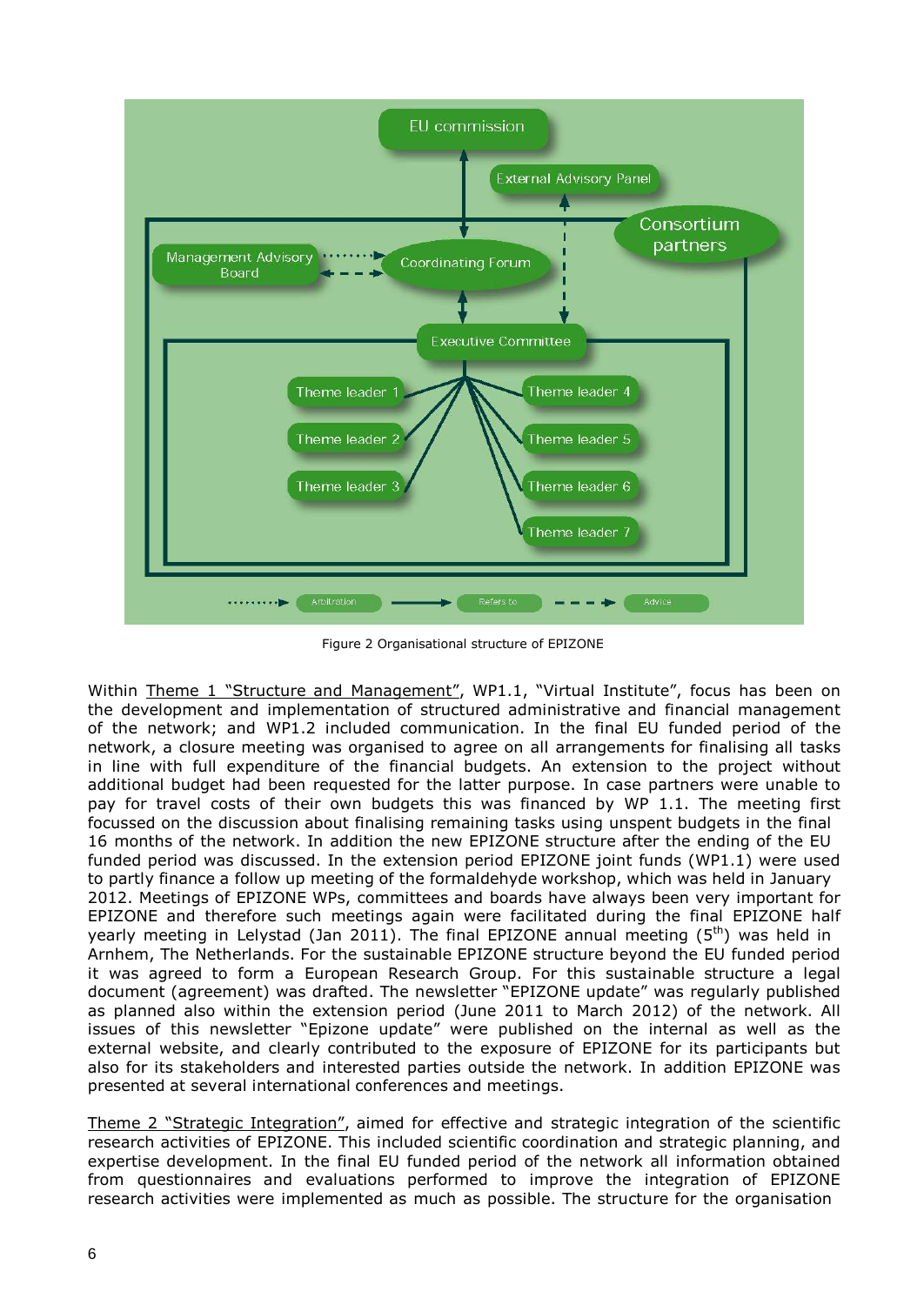of scientific missions to facilitate internal and external cooperation between scientists was unchanged. Scientific missions were continued in the same way as before and have become a well known instrument among EPIZONE partners. The EPIZONE 5th annual meeting was as successful as the previous ones, with about the same number of attendees, a high standard scientific programme and good networking opportunities. Like in previous meetings the opportunity was given to related (EU) projects to present themselves. Again all presentations during the annual meeting were included in a large abstract book, which has also been made available through the EPIZONE website.

The EPIZONE database coordinator continued the work on the integration of the EPIZONE databases. To improve the accessibility and use of EPIZONE databases two workshops were organised on database use and datasharing in the veterinary field. A superordinate database was built to access all EPIZONE databases through the EPIZONE website. In order to sustain databases also after the EU funded period of EPIZONE, database hosting institutes were assigned for all databases. For all of the databases interfaces or links were built to enable accessibility. It is aimed to continue to have these databases available in future via the website of the EPIZONE European Research Group.

Theme 3 "Spreading Excellence" has been responsible for spreading excellence within and outside the network. It has consisted of two Work Packages, WP3.2 on education and WP3.3 dealing with young EPIZONE. Under WP3.2, training and workshop activities were continued in year 5. A one-week course on classical virology was organised at NVRI for 4 young scientists. It was decided to focus on classical virology since most of new scientists are excellent molecular biologists, but the expertise using the real virus is progressively lost. The WP3.2 has contributed in the support of the organisation of two transversal Theme meetings. The fifth Theme 5 meeting was organised in Copenhagen in November 2011 (3-5/11/2011). This transversal meeting gathered all scientists interested in the four regular work-packages of Theme 5 and those involved in the two internal calls (IC5.5 and IC5.6) within Theme 5. In addition, a Theme 4 meeting was organised on the island of Riems, at the FLI institute, in February 2011 (23-25/02/2011). The success of the short-term training missions was sustained in year 5 (including extended period) with thirty-four applications sponsored for 38 EPIZONE members. The principal achievement of WP3.3 was the reinforcement of young EPIZONE networking and skills through special young EPIZONE newsletters and the organisation of dedicated courses and workshops. Thus, 55 young EPIZONE members attended the projects' annual meeting in Arnhem where specific workshops were organised for them. The Young Epizone participants were also allowed to attend two 'building bridges' workshops, one in Spain (July 2010) and one in China (July 2011). In addition a 3-day course on 'International project management' was organised in Amsterdam in autumn 2011.

In Theme 4 "Diagnostics" the collaboration between all members was intensified within and also between the different working packages. The main task in the last months was to finish the work and fulfil all of the deliverables, which could be achieved due to the very hard and successful collaborative work of all Theme 4 members. It can now be clearly stated that the more than 75 scientists engaged within Theme 4 formed a powerful network and enabled a new level of diagnostic preparedness not only for the participating institutions but also for the whole European Union.

In all working packages of Theme 4, collections of reference materials (e.g. EPIZONE RNA and DNA panels for more than a dozen epizootic diseases like FMDV or ASFV) were completed, which are now available as a unique tool for the validation of molecular assays, also in the future. The real-time PCR assays collection was finalized, the EPIZONE chip was optimized by the network, and ring trials within all of the working packages proved both the power of the different test systems and the ability to work together and exchange data, materials, protocols and also experiences. Furthermore, the working package teams of "DIVA-diagnostics" and "Penside tests" finally tested new methods and improved the overall knowledge about the use of this more and more important tools for the control of epizootic diseases. Beside these core working packages of theme 4, also the internal calls (ICs) were fully integrated and finished their successful work on KHV serology, diagnostics of equine encephalitis and the molecular epidemiology of FMDV. The ICs completed the collection of reference materials and useful assays within Theme 4.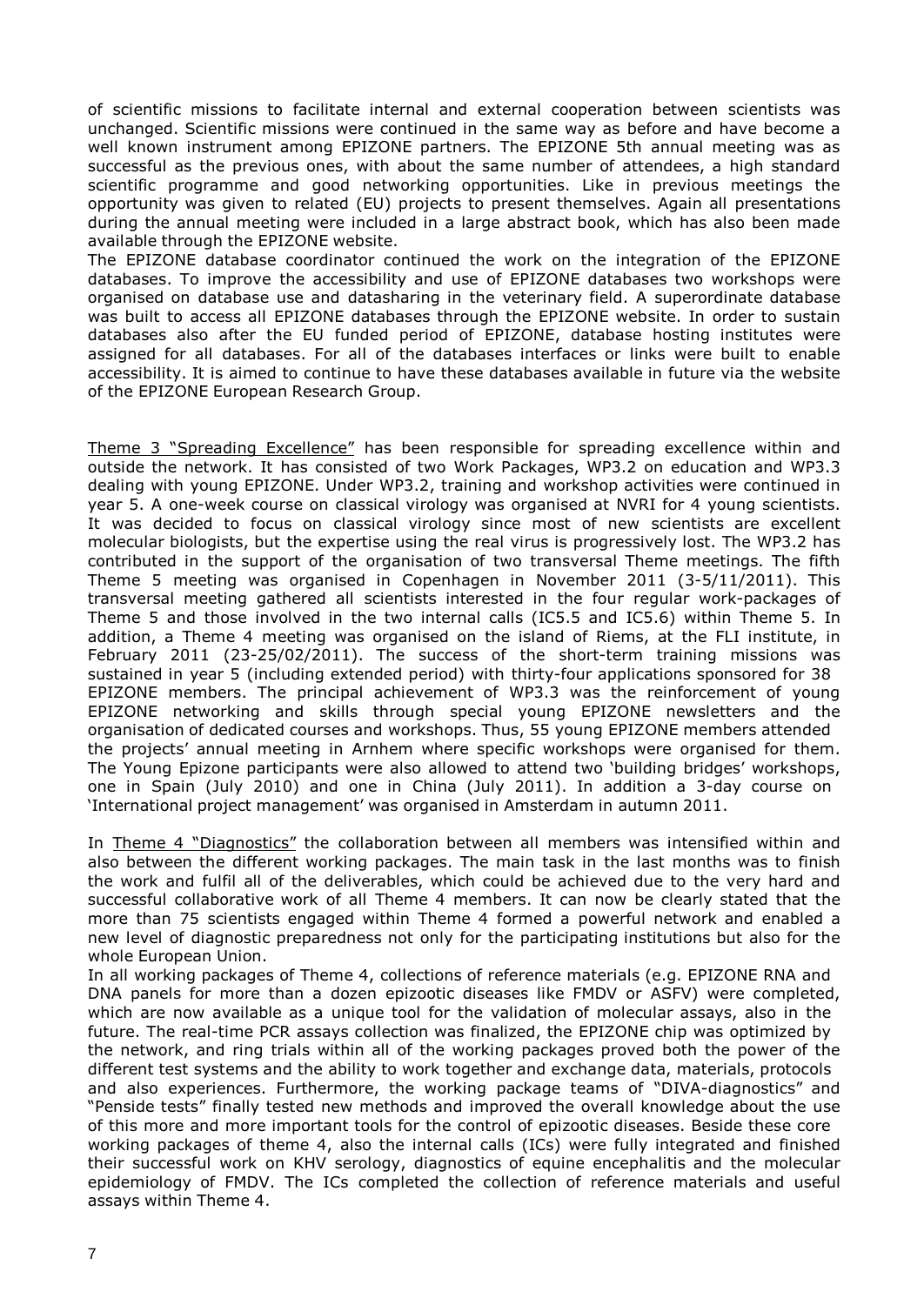The presentations and working package summaries given by all WP-leaders during the final coordination and progress meeting of Theme 4 at the Friedrich-Loeffler-Institut, Insel Riems, Germany, impressively affirmed the high quality of the work and the close networking of the whole Theme 4 team. For the near future it will be aimed to keep the theme 4 diagnostic network active within the EPIZONE European Research Group.

Theme 5 "Intervention strategies" participants met during the Theme 5 meeting held in Copenhagen (VET-DTU) in November 2010 and the Annual EPIZONE meeting in Arnhem, April 2011. The meeting in Copenhagen was held together with Young EPIZONE and was attended by more than 50 scientists. Presentations and discussion of joint work programmes were held. These topics included; novel platforms for antigen delivery and vaccine development, the ENCRAD network on RVFV and the ASFV vaccine development group. The ASFV vaccine group reported on joint animal experiments and planned a further joint experiment which was completed during the EPIZONE extension period. The results from a joint ring trial of transfection methods involving 14 labs in 7 Institutes were presented. In addition the ENCRAD network held a meeting in Rome which also included invited international experts. The extended work in WP5.1 included RVFV, ASFV and AHSV.

Amongst the publications were joint review articles on non-vectored vaccine strategies for veterinary research (Virus Research), adjuvants and delivery systems in veterinary vaccinology, the immune response to rabies infection and vaccination. In addition there were a number of research articles publications in peer-reviewed Journals. A joint patent application was filed by CIRAD and CISA/INIA. This uses an innovative approach to construct alginatecovered lipoplexes (a lipid and DNA complex used to deliver genes). The team was able to demonstrate proof of concept for delivery of an oral DNA vaccine for trout against the devastating viral haemorrhagic septicaemia virus.

The continuation of existing and development of new collaborations within EPIZONE continued. Many of these will be extended beyond the EU funded period of EPIZONE, within the EPIZONE European Research group. These new collaborations include reproducibility of cytokine and bioassays, use of avian immunoglobulin (IgY) for haemagglutination assay for antibodies against influenza virus, mapping of antigenic peptides in RVFV.

Research on antivirals progressed and publications included description of the in vitro inhibition of ASFV replication by antioxidants. Further studies on previously described CSFV antivirals was carried out and siRNAs targeted against the fish rhabdovirus VHSV were demonstrated to inhibit virus replication in salmonid cells.

The aim of Theme 6 "Surveillance and epidemiology" was to harmonize, standardize, improve, and develop efficient surveillance programs as well as optimized methods to investigate the epidemiology of epizootic diseases.

The theme included the following WPs: 'Surveillance and epidemiology of emerging viral diseases in aquaculture' (WP6.1); 'Molecular epidemiology and surveillance of Avian influenza and Avian paramyxovirus' (WP6.2); 'Experimental epidemiology' (WP6.3); 'Molecular epidemiology' (WP6.4). Besides the theme also included ICs: 'WILDSURV harmonization' (internal call 6.5); 'Bluetongue epidemiology' (internal call 6.6); 'Blue Tongue (BT) DYNVECT' (internal call 6.7); 'Comparative dynamics of BVDV' (internal call 6.8) and 'Validation of results from BT-DYNVECT' (internal call 6.9). Most of these activities have been finalized. However, this is a summary of the efforts made in the fifth year of the project in the reminding activities: WP 6.1; WP 6.2; WP 6.3; IC 6.8 and IC 6.9.

The WP 6.1 'Surveillance and epidemiology of emerging viral diseases in aquaculture' was extended with a 6 month project on Viral Encephalopathy and Retinopathy (VER) which is a threat for future marine culture in Europe. The objectives of the extension project were: 1) Database development; 2) Diagnostic real-time RT-PCR development; 3) Pathogenesis studies; and 4) Organizing a European workshop on VER and all deliverables and milestones were reached as planned.

In WP 6.1 progress was made in relation to: 1) Sequencing that revealed subdivision of VHSV genotype Ia into two clusters (Kahns et al., manuscript submitted). The origin of VHS outbreaks in Poland have been traced by molecular means (Reichert et al., manuscript submitted) and a large number of VHSV isolates have been sequenced and used in molecular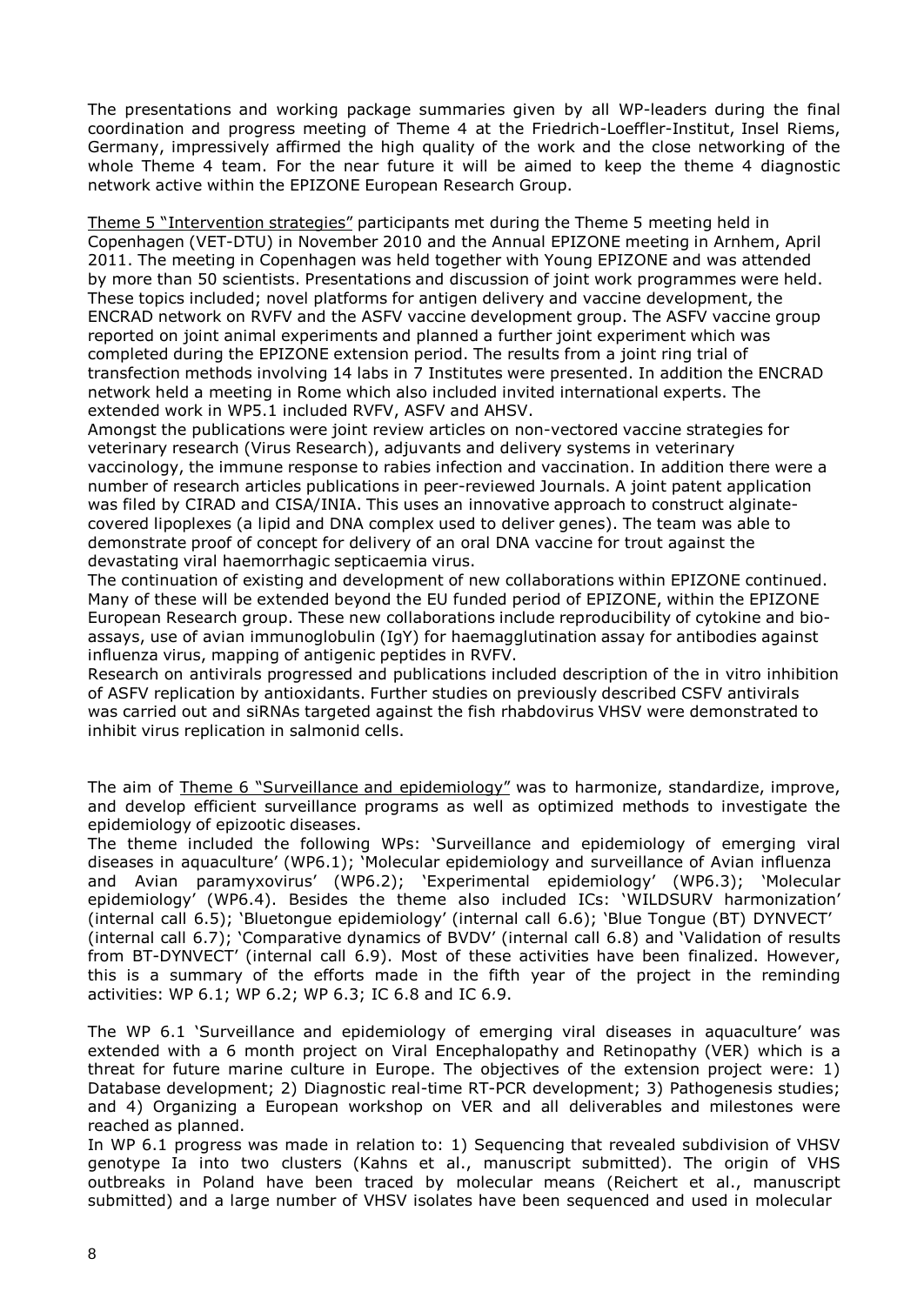epidemiological studies.; 2) The development of the database [www.fishpathogens.eu.](http://www.fishpathogens.eu/) The VHS and IHN databases contain 580 isolates and 446 sequences. A planned database on koi herpes virus is progressing but with some delays. ISA and SVC databases have been created, and a nodavirus database has been created as well and is now currently containing 54 isolates and 94 sequences.; 3) Assessment and partly validation of the best methods to use for KHV diagnosis and surveillance. An inter-laboratory proficiency assay in KHV serology was performed and 3 methods have been created for detection of antibodies in carp against KHV (SNT, ELISA and IFAT). The methods were finally implemented during a 1 week practical workshop organized in October 2011. Three papers with acknowledgement to EPIZONE were published on KHV and several more manuscripts are in preparation.; 4) Validation and final Serology on VHS and IHN.

In the work package 'Molecular epidemiology and surveillance of Avian influenza (AI) and Avian paramyxovirus (APMV) the work on sequencing of AI and APMV genomes continued and the results were submitted to the GISAID and Genbank databases. To date, 1,673 separate AI and APMV gene sequences have been generated and/or submitted to GISAID by the partners. Besides, a manuscript entitled "Genetic data from avian influenza and avian paramyxoviruses generated by the European network of excellence (EPIZONE) between 2006 to 2010 – review and recommendations for surveillance" was submitted to Veterinary Microbiology in March 2011.

In 'Experimental epidemiology' the fifth project year were used to finalize the activities in the WP. However, for Foot-and-mouth disease virus (FMDV) the influence of time after vaccination on the transmission parameters was determined for the IAH data. Combining the data of all partners in the WP, a 3x3 (cattle, pigs, sheep x cattle, pigs, sheep) matrix was constructed with the transmission rate parameters as the matrix elements. In this matrix both within- and between species transmission was quantified in one parameter for each species-species combination. For some combinations several estimates from conducted.

Theme 7 Risk assessment: Assessing the risk of introduction of epizootic disease, and its potential consequences, should be an integral part of any surveillance programme. In the last decade, Risk Analysis has been recognised as a formal tool for doing this, with organisations such as the OIE producing guidelines on best practice. The OIE guidelines describe Risk Analysis as a four-step process consisting of Hazard Identification, Risk Assessment, Risk Communication and Risk Management. Theme 7 has concentrated on the Risk Assessment step.

Despite the availability of the OIE guidelines, there remain differences in the approaches used by different organisations, and in different countries within Europe, when undertaking risk assessments. In addition, criteria for determining whether or not data are appropriate for risk assessments do not exist. In this theme, we have focused on advancing the discipline through the standardisation of methods and the collection of appropriate data. At the start of the network, the number of participants with an interest in Risk Assessment was small in comparison with other themes. However, over the five year period interest and collaboration between scientists from all disciplines has grown and this has been key in generating useful risk assessment data.

Standardisation of methods was the focus of Work Package 7.1 " Standardisation of import risk assessment". In this Work Package, the participants reviewed available risk assessments, considering the needs and quality standards for epidemiological information and the criteria for the inclusion of experimental data within risk assessments. Several published and unpublished assessments were reviewed, leading to a publication on the overall quality that was found. One key finding was that although published guidelines are available they are used relatively infrequently.

Work Package 7.2 "European online database on Epizootic diseases and early warning system" concentrated on standardising the data that are collected for use in risk assessments through the provision of online databases for various pathogens. The database has been successfully developed and implemented through collaboration with several partner countries who have